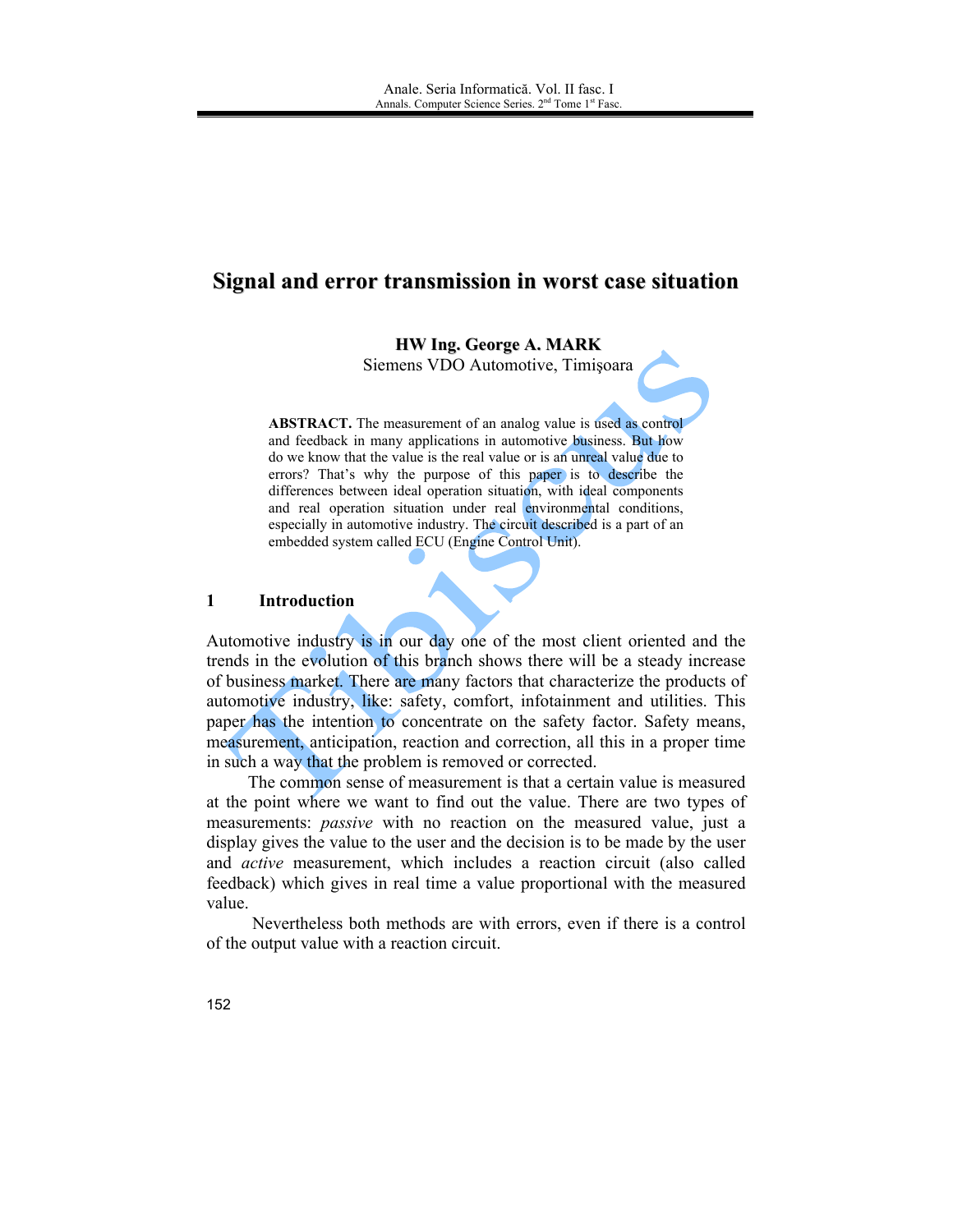

Input value  $x$  is measured and comes from a sensor, switch, resistor or some other device. The output value  $y$  is the converted value, probably a led, a display, a number or even a voltage for an intermediate circuit.

These equations are far from the reality, because in the real world each value is influenced by errors (tolerances, temperature, ageing and so on). And a more real representation of a system with reaction circuit could be, as presented in figure 3, ( $\alpha$  includes all the other possible errors):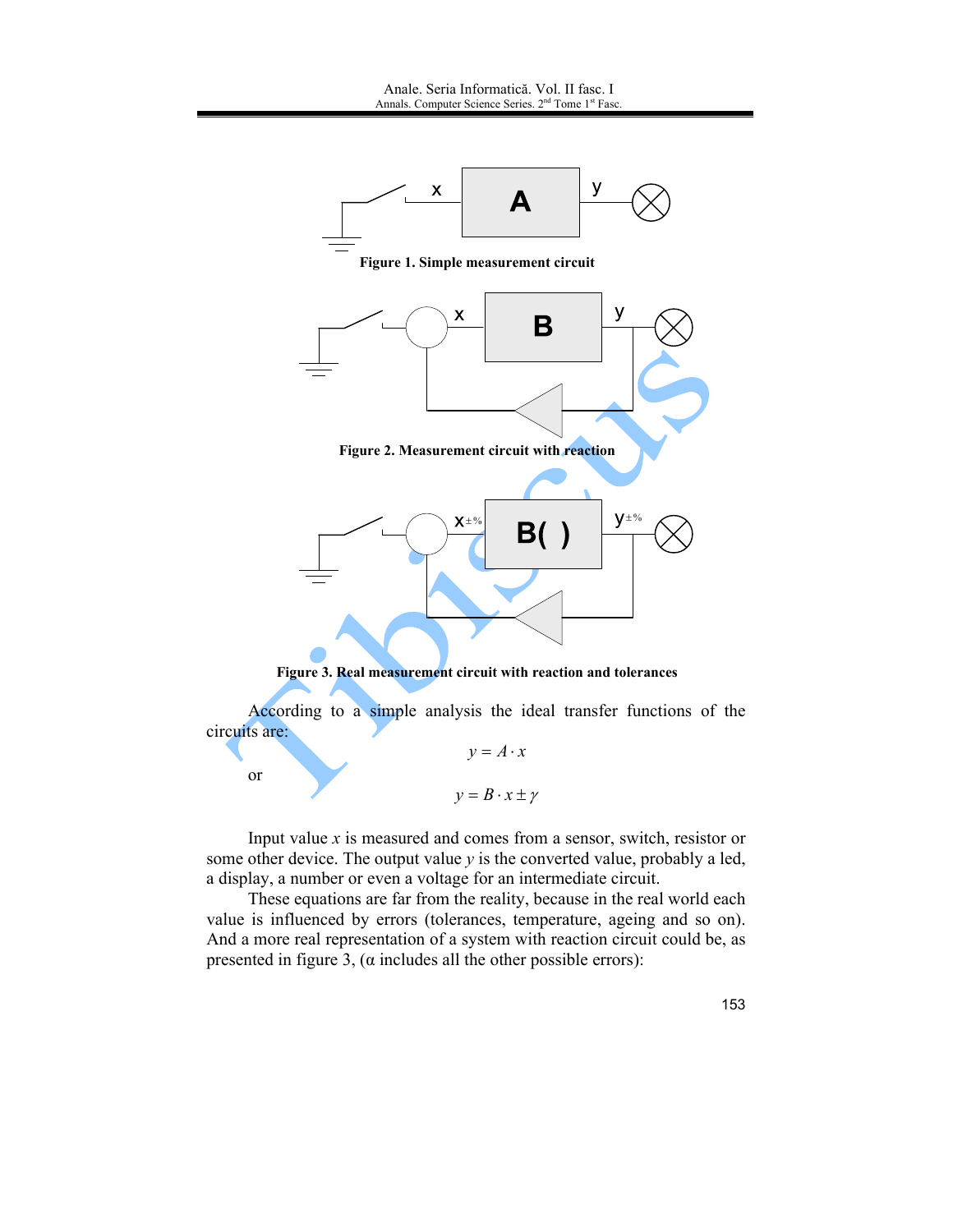$v(\%) = B(\varepsilon) \cdot x(\%^\circ \text{C}) \pm \gamma(\%^\circ \text{C}) \pm f(\degree \text{C}) \pm \alpha$ 

Even if this equation is more close to reality there is one more thing to take in consideration and that is: the expectations. This means is it really necessary to have a real complex solution for a simple circuit like that or  $not?$ 

The answer lies in the specifications of the product. The client is setting the limits and the expectations.

#### $\overline{2}$ Errors and tolerances in a transmission path

Analyzing the errors transmission on a signal transmission shown in figure 4 will be done with each block.



#### $\mathbf{3}$ **Input errors**

In the following chapter is described how errors and tolerances influence a simple circuit. For that is assumed that the voltage  $V_{in}$  and  $V_{out}$  are stable and do not vary in time or with temperature.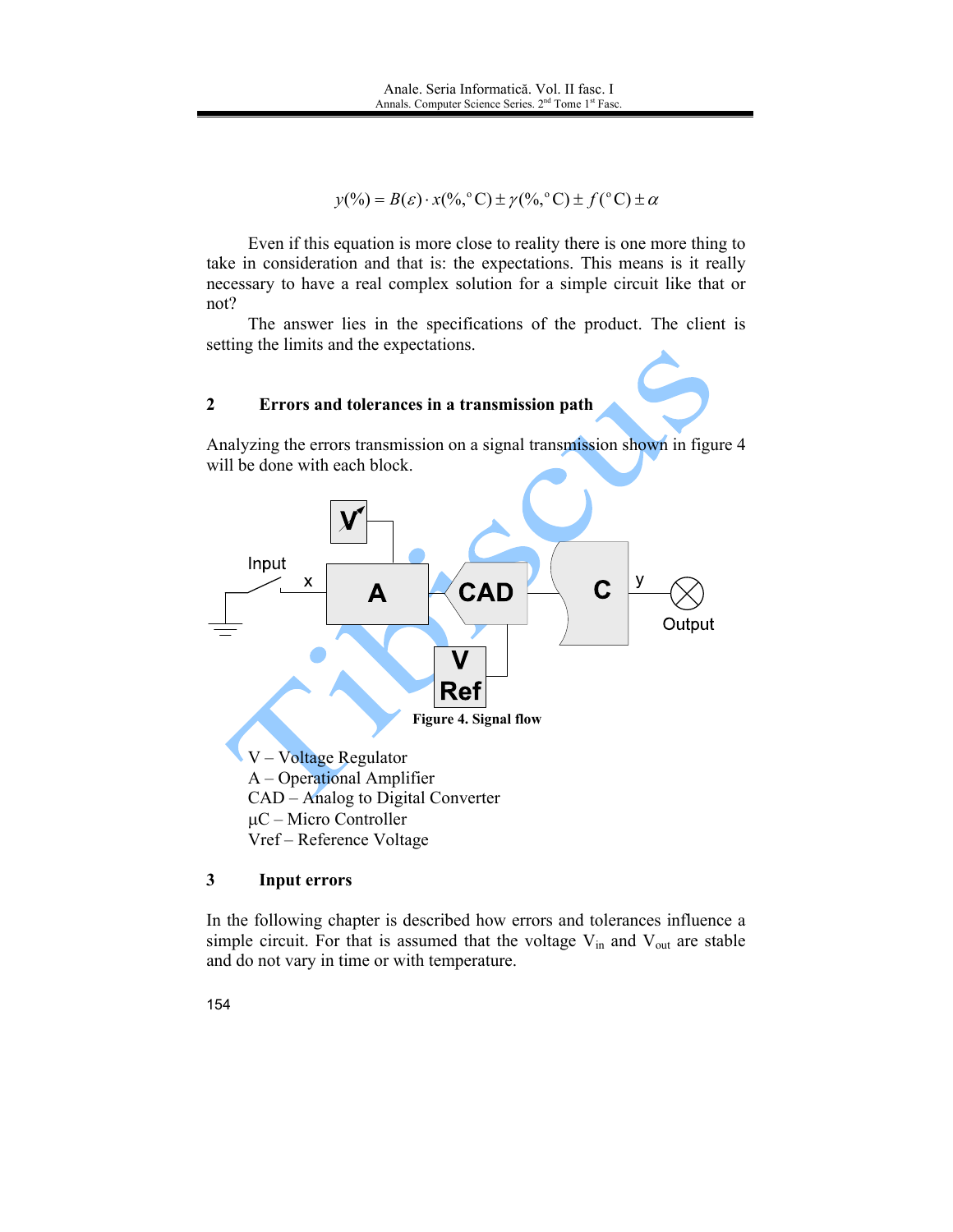

The *ideal* transfer function is done by the relation between input and output voltage:

$$
V_{out} = \frac{R_2}{R_2 + R_1} \cdot V_{in}
$$

As a common sense  $\alpha$  factor includes other errors (due to ageing, temperature) that might appear during functionality of this divider and is used at this point for simplicity of equations.

Figure 5. Voltage divider

Real equations of the V<sub>out</sub> is given by:

$$
V_{out} = \frac{R_2(1\pm\varepsilon)\cdot(1\pm\alpha)}{R_2(1\pm\varepsilon)(1\pm\alpha)+R_1(1\pm\varepsilon)(1\pm\alpha)}\cdot V_{in}
$$

Still, the equation is noting new only that the answer that is given by it could be misinterpreted or not so obvious.

Suppose now that the ratio between the two resistors is given by the following equation:

 $R_1 = 0.1 \cdot R_2$ 

It is easily seen from the table bellow that the error introduced by this divider is not so negligible and at bigger differences, like 10 times, the error is very important and must be taken in account.

Bellow is represented in a graphical manner how the errors are related to the ratio between the two resistor. Big errors is seen on bigger ratios, smaller errors on smaller ratios.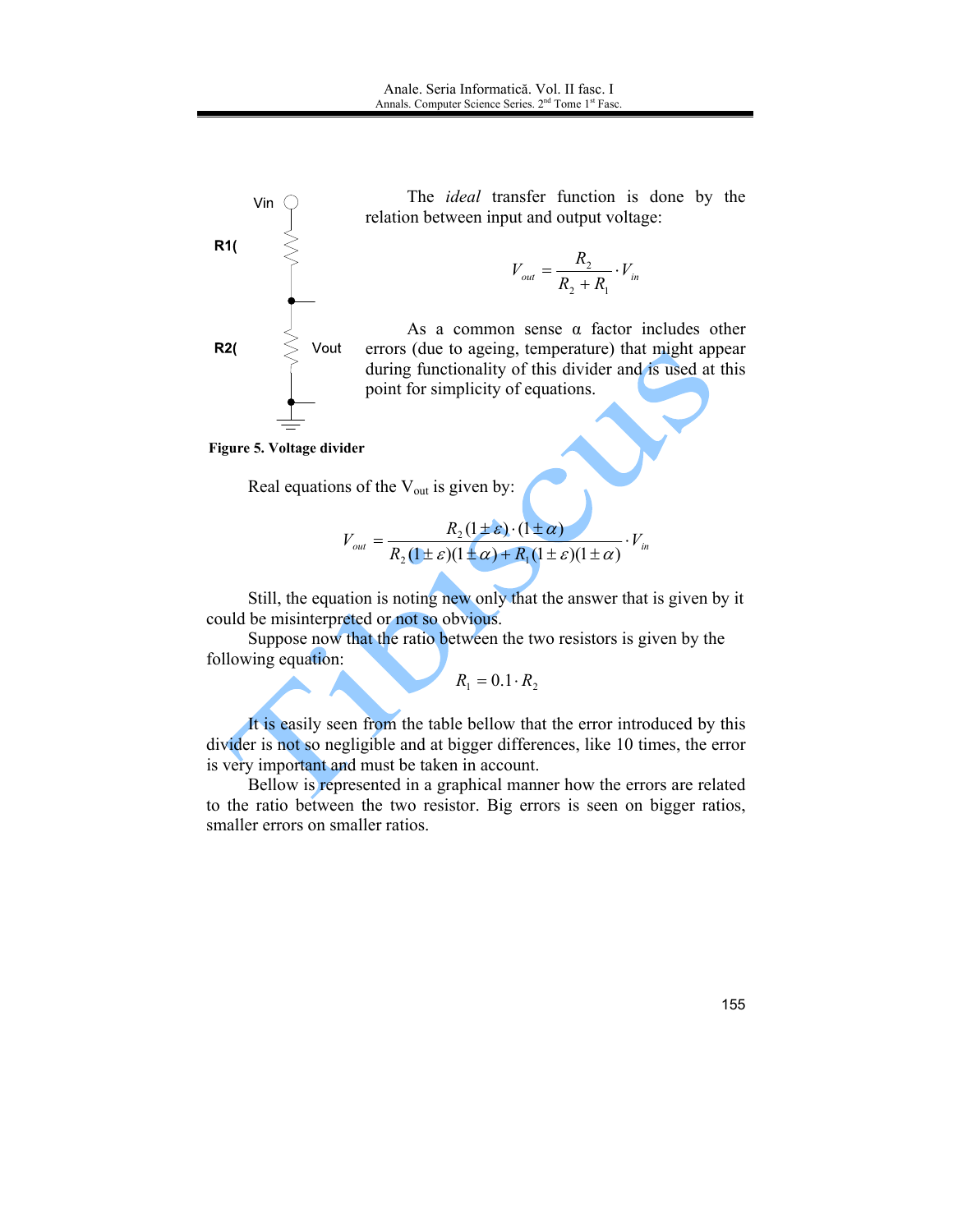![](_page_4_Figure_1.jpeg)

Table 1. Errors with a simple voltage divider

The voltage at the output of the divider is so influenced by the divider behavior and ratio. This would be near the truth if the voltage at the input would be stable in time and with temperature as it is stated till now.

Important is one thing which simplifies the situation without drifting to much from the reality, is that resistor have different tolerances due to different factors, but according to practice and worst case situations this errors are not always added. Between these tolerances there is a relation and this relation is quite complex, so and approximation is still needed.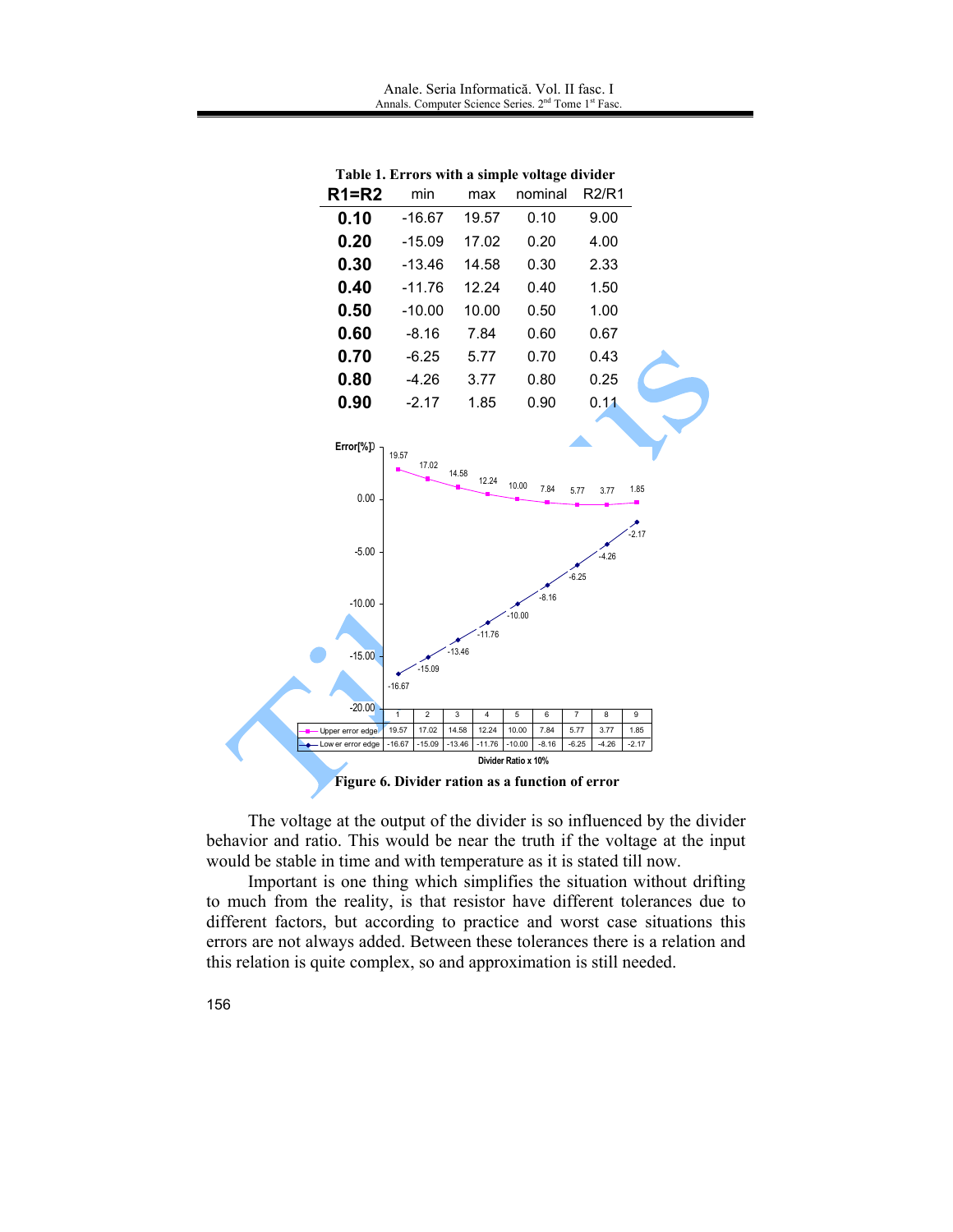If all the tolerances are added the result for a 5% initial tolerance will be according to the datasheet bellow:

$$
Totall\_Tolerance = E_{\text{soldering}} + E_{\text{ageing}} + E_{\text{endurance}} + E_{\text{damped}} + E_{\text{overload}} + f(TC)
$$

but according to practice this equation is not really necessary and the result can be rounded to these values:

| <b>Table 2. Tolerances equivalences</b> |             |  |  |  |  |  |
|-----------------------------------------|-------------|--|--|--|--|--|
| Initial                                 | Calculation |  |  |  |  |  |
| Tolerances                              | tolerances  |  |  |  |  |  |
| $1\%$                                   | $3\%$       |  |  |  |  |  |
| $5\%$                                   | $8\%$       |  |  |  |  |  |
| 10%                                     | 13%         |  |  |  |  |  |

1.1 Electrical and reliability parameters:

| 5% and 1% initial tolerance                                                                                                                                                          |                                                   |                                               |                                                        |                                          |                                              |                                        |                                              |                                                 |
|--------------------------------------------------------------------------------------------------------------------------------------------------------------------------------------|---------------------------------------------------|-----------------------------------------------|--------------------------------------------------------|------------------------------------------|----------------------------------------------|----------------------------------------|----------------------------------------------|-------------------------------------------------|
| Case                                                                                                                                                                                 | 0402                                              |                                               | 0603                                                   |                                          | 0805                                         |                                        | 1206                                         |                                                 |
| Tolerance                                                                                                                                                                            | <b>±5%</b>                                        | ±1%                                           | <b>±5%</b>                                             | ±1%                                      | ±5%                                          | ±1%                                    | <b>±5%</b>                                   | ±1%                                             |
| TC [ppm/K]<br>$1\Omega$ $\leq$ R $\leq$ 5 $\Omega$<br>$50 \leq R \leq 100$<br>$10\Omega$ $\leq$ R $<$ 10002<br>$1000 \leq R \leq 1M0$<br>$1\text{M}\Omega \leq R < 10\text{M}\Omega$ | +200<br>$+200$<br>+200<br>$+200$<br>+200          | ±100<br>$+100$<br>±100<br>$+100$<br><b>NA</b> | <b>+200</b><br>$+200$<br><b>+200</b><br>$+200$<br>±200 | ±100<br>$+100$<br>±100<br>$+100$<br>±100 | ±200<br>+200<br>+200<br>$+200$<br>+200       | ±100<br>±100<br>±100<br>$+100$<br>±100 | ±200<br>$+200$<br>±200<br>$+200$<br>±200     | ±100<br>±100<br>±100<br>$+100$<br>±100          |
| Standard values                                                                                                                                                                      | E24                                               | E96                                           | E24                                                    | E96                                      | E <sub>24</sub>                              | E96                                    | E <sub>24</sub>                              | E96                                             |
| Climatic category                                                                                                                                                                    | 55/125<br>/56                                     | 55/125<br>/56                                 | 55/155/56                                              |                                          |                                              |                                        |                                              |                                                 |
| Rated dissipation P <sub>rox</sub><br>$(T_{\text{amb}} = 70^{\circ} \text{C})$ <sup>1</sup>                                                                                          | 0.063W                                            |                                               | 0.1W                                                   |                                          | 0.125W                                       |                                        | 0.25W                                        |                                                 |
| Max. rated voltage 2                                                                                                                                                                 | 50V                                               |                                               | 50V                                                    |                                          | 150V                                         |                                        | 200V                                         |                                                 |
| Single pulse<br>over voltage $V_{\text{max}}(t \leq 1 \mu s)$                                                                                                                        | 100V                                              |                                               | 150V                                                   |                                          | 300V                                         |                                        | 400V                                         |                                                 |
| Single pulse $(t < 10 \mu s)$<br>power $P_{max}$                                                                                                                                     | 3 5W                                              |                                               | 4W                                                     |                                          | 6W                                           |                                        | 10W                                          |                                                 |
| Continuous pulse (t. < 10us)<br>power $P'_{max}$ (t <sub>o</sub> / t <sub>i</sub> = 1000)                                                                                            | 1W                                                |                                               |                                                        | 1W                                       |                                              | 1.3W                                   | 2W                                           |                                                 |
| Resistance to soldering<br>heat (unmounted, 10s.<br>260°C ± 5°C)<br>$\Delta$ R / R <sub>max</sub>                                                                                    | $\pm(0.5\% + 0.05\Omega)$                         |                                               | $\pm(0.5\% + 0.05\Omega)$                              |                                          | $\pm (0.5\% + 0.0662)$                       |                                        | $\pm(0.5\% + 0.05\Omega)$                    |                                                 |
| Endurance<br>(@ 70°C, 1000hours,<br>loaded P <sub>max</sub> or V <sub>max</sub> , 1.5h on<br>/ 0.5h off) AR / Ress:<br>$R \le 1M\Omega$<br>$R > 1$ MO                                | $\pm(1\% + 0.1\Omega)$<br>$\pm (2\% + 0.1\Omega)$ |                                               | $±1\% +0.100$<br>$±2\% +0.100$                         |                                          | $+0.5\% +0.10$<br>$±1\% +0.1Ω$               |                                        | $\pm(0.5\% + 0.1\Omega)$<br>$\pm$ (1% +0.1Ω) |                                                 |
| Damp heat test<br>1000hours, 85°C; 85% RH;<br>loaded with 0.1Pmy or Vmy.<br>$\Delta R$ / $R_{\text{rms}}$ for<br>$R \le 1M\Omega$<br>$R > 1M\Omega$                                  | $\pm(1\% + 0.1\Omega)$<br>$\pm (2\% +0.1\Omega)$  |                                               | $±1\% +0.10$<br>$\pm 2\% + 0.1$ Ω)                     |                                          | $\pm 0.5\% + 0.10$<br>$\pm(1\% + 0.1\Omega)$ |                                        |                                              | $\pm 0.5\% + 0.1 \Omega$<br>$±(1\% +0.1\Omega)$ |
| Short time overload<br>$(T_{\text{cent}} = 20^{\circ} \text{C}, P = 6.25 P_{\text{max}})$<br>5s, $V \leq 2V_{max}$ ) $\Delta R / R_{max}$                                            | $\pm(1\% + 0.05\Omega)$                           |                                               | $±(1\% +0.05\Omega)$                                   |                                          | $\pm(1\% + 0.05\Omega)$                      |                                        | $\pm$ (1% +0.05 $\Omega$ )                   |                                                 |
| ESD (2kV)                                                                                                                                                                            | $\pm(2\% +0.1\Omega)$                             |                                               | $±(1\% +0.05\Omega)$                                   |                                          | $±1\% +0.05CD$                               |                                        | $\pm$ (1% +0.05 $\Omega$ )                   |                                                 |
| Thermal resistance [K/W]                                                                                                                                                             | 870                                               |                                               | 550                                                    |                                          | 440                                          |                                        | 220                                          |                                                 |

Usually automotive devices are supplied with  $+12.5V$ from the battery and this voltage  $can$ vary from 0V(battery discharged), to  $9V$ (minimum operational voltage for the devices), to 16V(long time normal operation mode for the devices) and till 26V (short time operation for automotive devices).

### **Figure 7. Resistor datasheet**

The point of this paper is not to analyze the variation of the battery voltage with environmental conditions, but to describe how the circuits that are supplied with this voltage can influence the real life signals, over the whole range of voltage variation.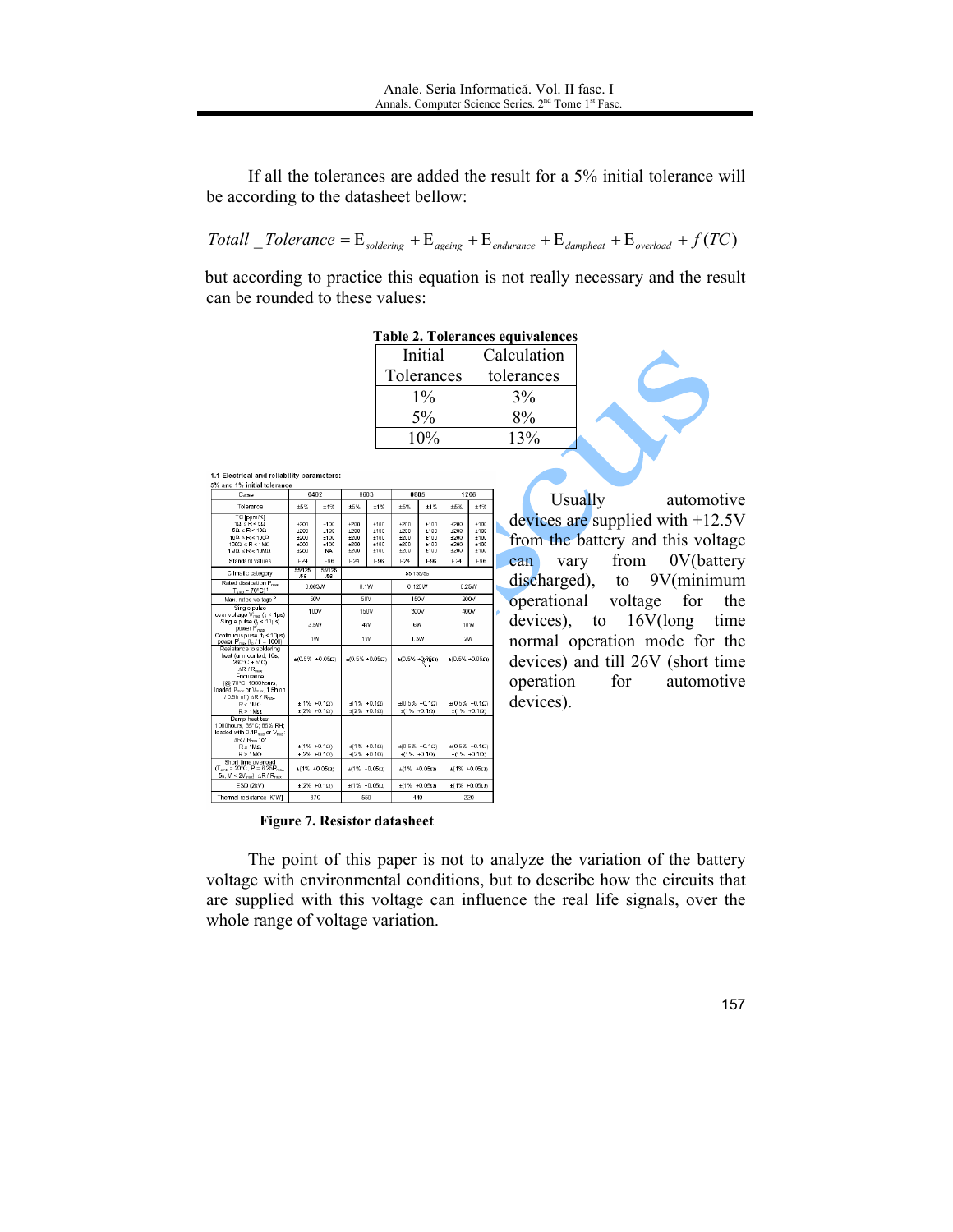#### $\overline{\mathbf{4}}$ Voltage regulator errors

To continue with another simple circuit which is very used in automotive devices. This circuit is simple too, but does this circuit introduce errors? Due to the fact that all components have tolerances a simple analysis would show that errors appears in the transfer function.

![](_page_6_Figure_3.jpeg)

Figure 8. Simple voltage regulator

The simple transfer function of this circuit is presented by the simple equations:

$$
V_{Z170} = V_{BATT} - V_{CEsat} - R_{710} \cdot (i_Z + i_S)
$$

assuming off course that the functionality of Darlington transistors is guaranteed by the micro-controller.

Due to errors, temperature drift of the components the real equation of transfer is represented bellow(for maximum value only):

$$
V_{Z170\,\text{max}}\left(1\pm\theta\right) = V_{BAT\,\text{max}} - V_{CEsat\,\text{max}} - R_{710}\left(1\pm\varepsilon\right) \cdot \left(1\pm\alpha\right) \cdot \left(i_{Z\,\text{max}} + i_{S\,\text{max}}\right)
$$

#### 5 Operation amplifier signal conversion errors

In the path of signal conversion some times there is need of circuits that give a signal based on a

158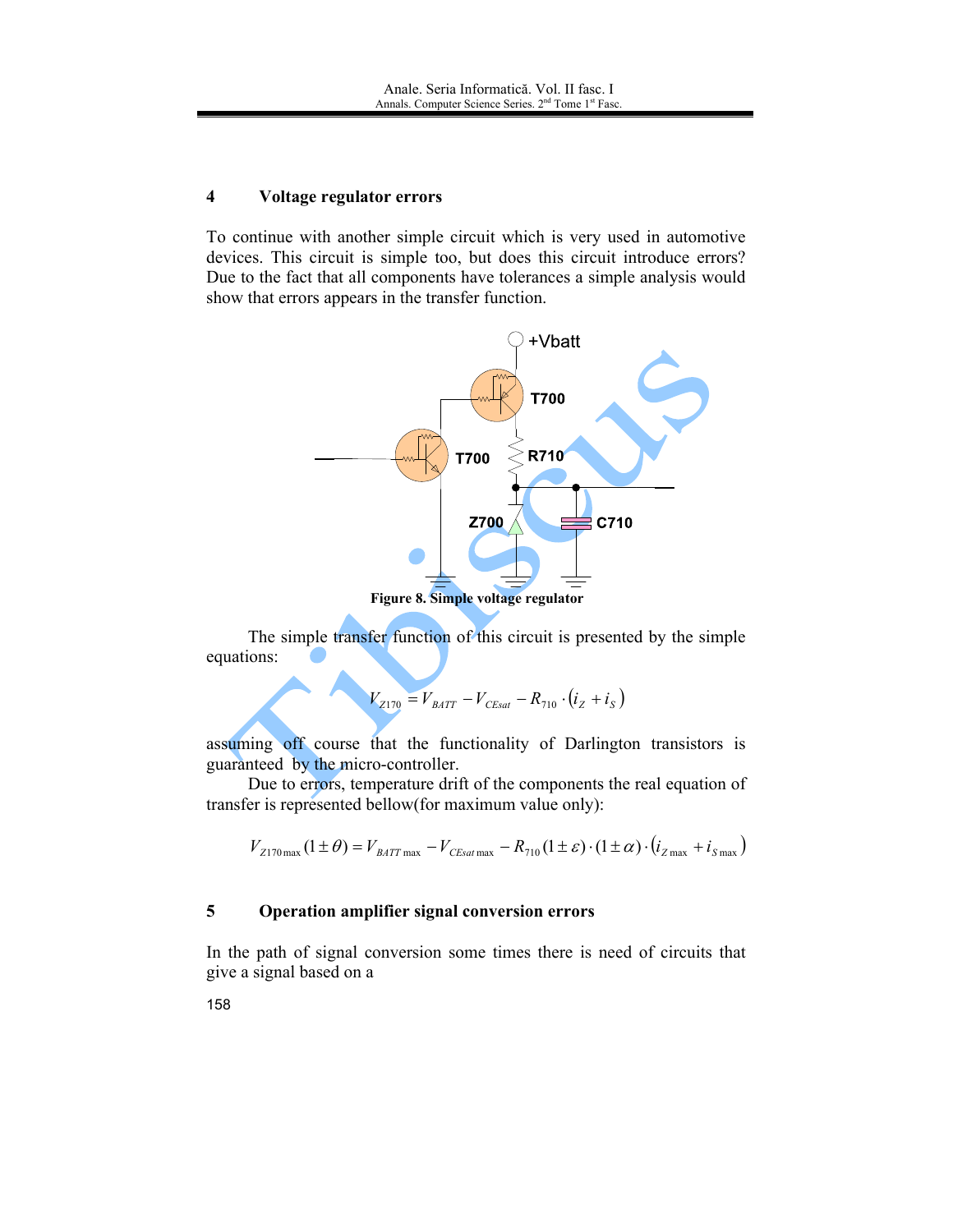![](_page_7_Figure_1.jpeg)

The transfer function for this circuit is described bellow, including this time all the errors:

$$
V_{\mu C_{\mu C_{\mu}} \max}(\varepsilon, \alpha, \theta) = \left(1 + \frac{R_{700_{\mu}}}{R_{703_{\mu}}}\right) \cdot \left(\frac{R_{702_{\mu}}}{R_{702_{\mu}} \min} + R_{701_{\mu}}\right) \cdot V_{1_{\mu}} \text{max}
$$

In the process of signal measurements often

the display of the value is not done using a simple LED, LCD display or any other electronic device, but a value in a software tool that is used inside a complex algorithm

are used for the operation, still the device that converts the value in to a numerical

value is a ADC (analog to digital

Often hex codes and binary codes

to do what is was meant do.

the equations is valid only if  $V_2 = V_{GND}$ .

#### 6 **Analog to digital conversion**

![](_page_7_Figure_6.jpeg)

**Figure 10. Voltage measuring** 

There are two types (from the physical point of view) of ADC:

converter).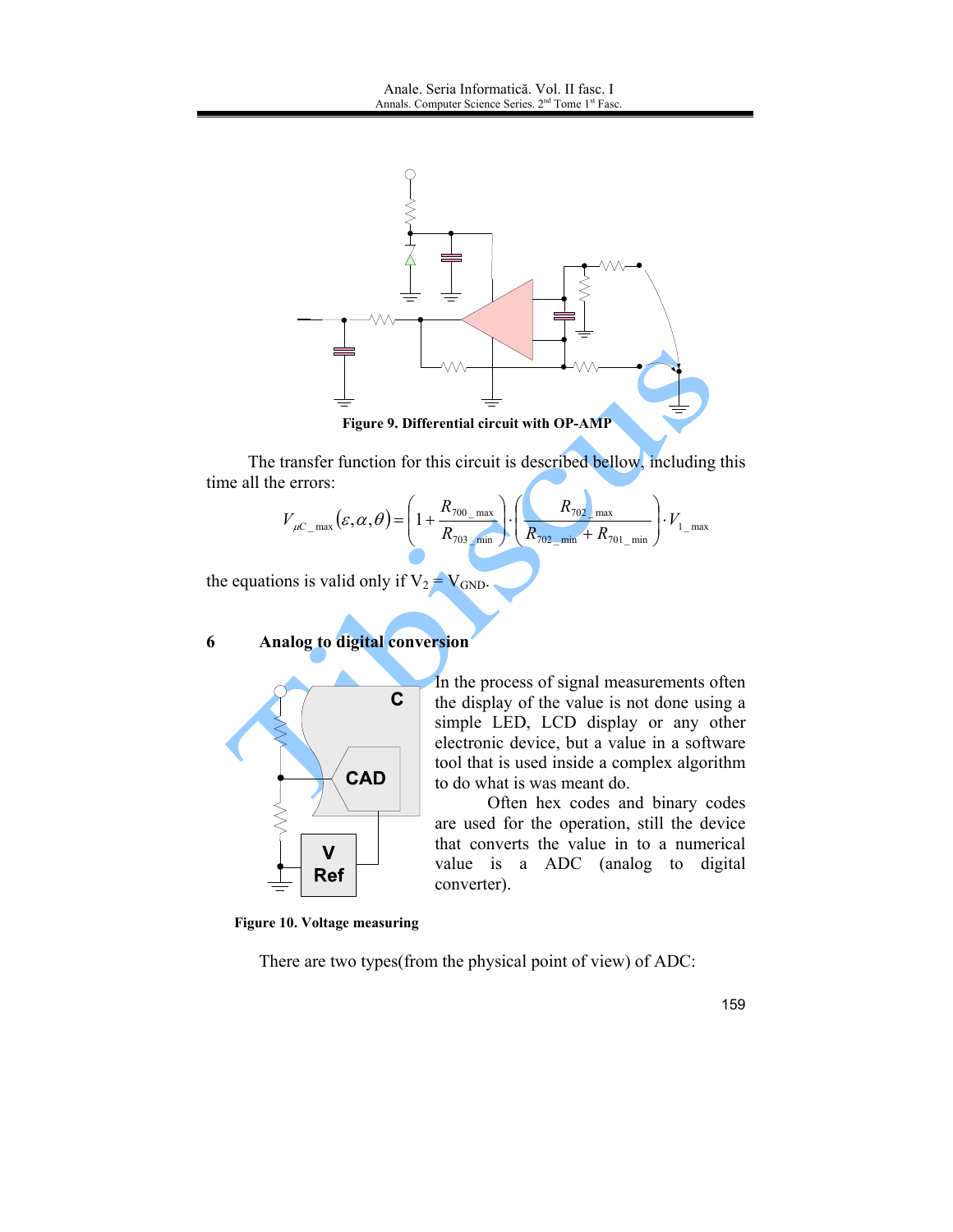- specialized IC's
- micro-controller integrated

When measuring a voltage by means of an ADC the digital result of the conversion is given by the next formula, containing the integer function:

$$
W = INT \left( \frac{V_{in}}{V_{ref}} \cdot W_{full} + 0.5 \right) LSB
$$

where: Vref is the A/D Converter's reference voltage,  $W_{\text{full}}=2N$  is the fullscale conversion result and W takes values in the interval  $0 \div W_{\text{full-1}} \Rightarrow W =$ 0÷255 for 8-bit conversion and  $W = 0 \div 1023$  for 10-bit conversion.

This formula includes the inherent quantification error of  $\pm\frac{1}{2}$  LSB. The expression of  $V_{in}$  is obtained by replacing the input leakage current "I" and resistor  $R_2$  by an equivalent voltage source.

The influence of the voltage reference is given by:

$$
Vref = Vrefnom (1 \pm vreftol) (1 \pm NLe)
$$

So, the final equations is  $(\prod$  is a function of current):

$$
W = INT \left[ \left( V_{\text{batt}} \cdot \frac{R_{\text{1max}}(\varepsilon, \theta, \alpha)}{R_{\text{1max}}(\varepsilon, \theta, \alpha) + R_{\text{2max}}(\varepsilon, \theta, \alpha)} + \Pi \right) \frac{W_{\text{full}}}{V_{\text{ref-nom}} \left(1 \pm \text{vreftol} \right) \cdot \left(1 \pm \text{NLe} \right)} \right]
$$

## **Conclusions**

Error transmission in the simple circuit showed in the figure 4 is not to be neglected. Due to tolerances and due to temperature influence the initial signal is often altered in such a manner that the value obtained is much to different, up to  $40\%$  (if more then there is an error in the equations). In order to avoid such situations, a good worst case analysis and good quality components must be used.